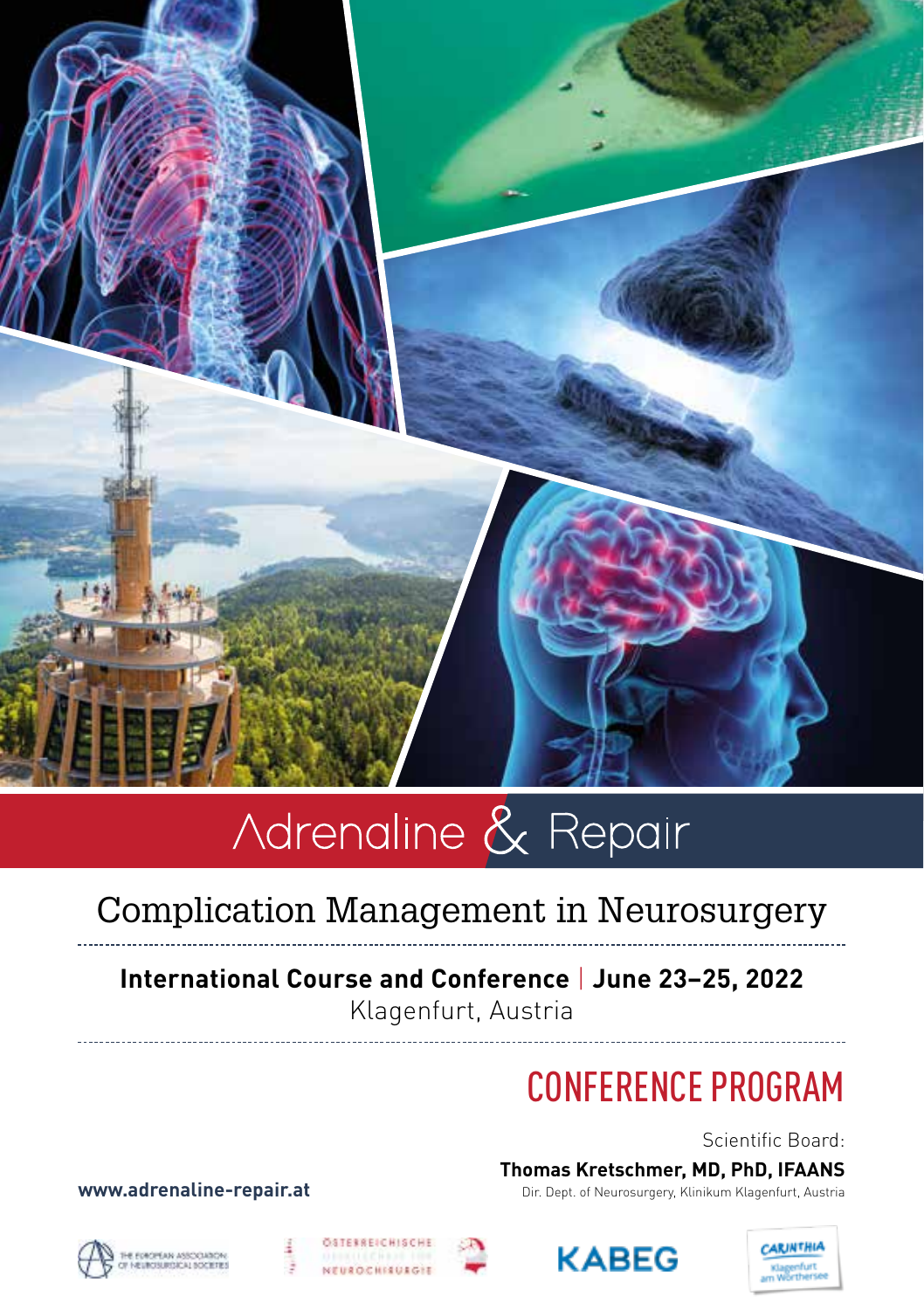Complication Management in Neurosurgery



# Dear colleagues,

**I am delighted to invite you to a unique course and conference in Klagenfurt/Austria, the heart of beautiful Carinthia. Expect a three day event that sets new standards in strive for improving neurosurgical performance by combining surgical training and exchange with performance psychology and exciting outdoor activities.** 



# Take a look at the schedule of this unforgettable event and save your spot on *www.adrenaline-repair.at*

Klagenfurt/Austria is a place that faculty and participants can enjoy in multiple ways. We highly recommend to extend your stay and tour the environment and landscape of the alpe-adriatic room.

Klagenfurt borders to Italy and Slovenia, two hours from the Mediterranean Sea, four hours to Venice, situated between the Alps and the Karawanken. It is a hiking and biking eldorado known for its crystal clear lakes, the largest of them, the Wörthersee, right at the city borders. Vienna, Salzburg and Venice are close by. Our approach is different and we are confident to constitute a new training and exchange platform with your help.

### **See you in Klagenfurt on June 23–25, 2022**

Yours Thomas Kretschmer, MD, PhD, IFAANS Dir. Dept. of Neurosurgery Klinikum Klagenfurt, Austria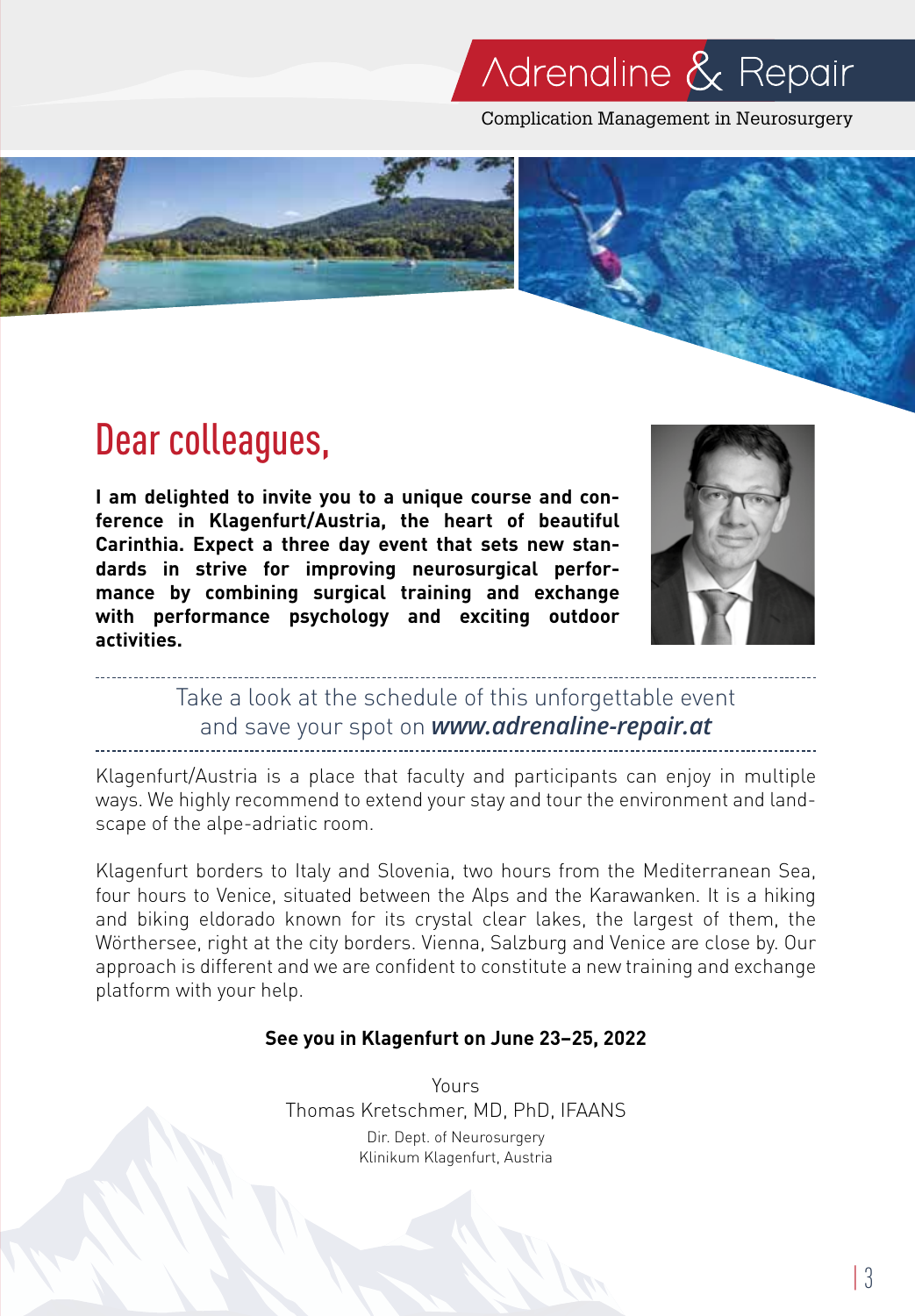# GENERAL INFORMATION

# **General Information & Prices**

## Date:

June 23–25, 2022

# Place:

### **Klinikum Klagenfurt am Wörthersee**

Feschnigstraße 11 9020 Klagenfurt am Wörthersee

# Scientific Board:

**Thomas Kretschmer, MD, PhD, IFAANS**  Dir. Dept. of Neurosurgery Klinikum Klagenfurt, Austria

# Prices:

| <b>Normal Price</b> | EANS-Member       |
|---------------------|-------------------|
| <b>EUR 840.00</b>   | <b>EUR 720.00</b> |

### **Limited number of participants! Registration required!**

Cancellation free of charge up to 4 weeks before the event is possible. After that, the full participation fee must be paid in case of cancellation.

## Congressmanagement:

**convention.group** Werbeagentur Michael Mehler e. U. 2380 Perchtoldsdorf Donauwörther Straße 12/1 T: +43 1 869 21 23-25 F: +43 1 869 21 23-18 **caroline.mehler@conventiongroup.at**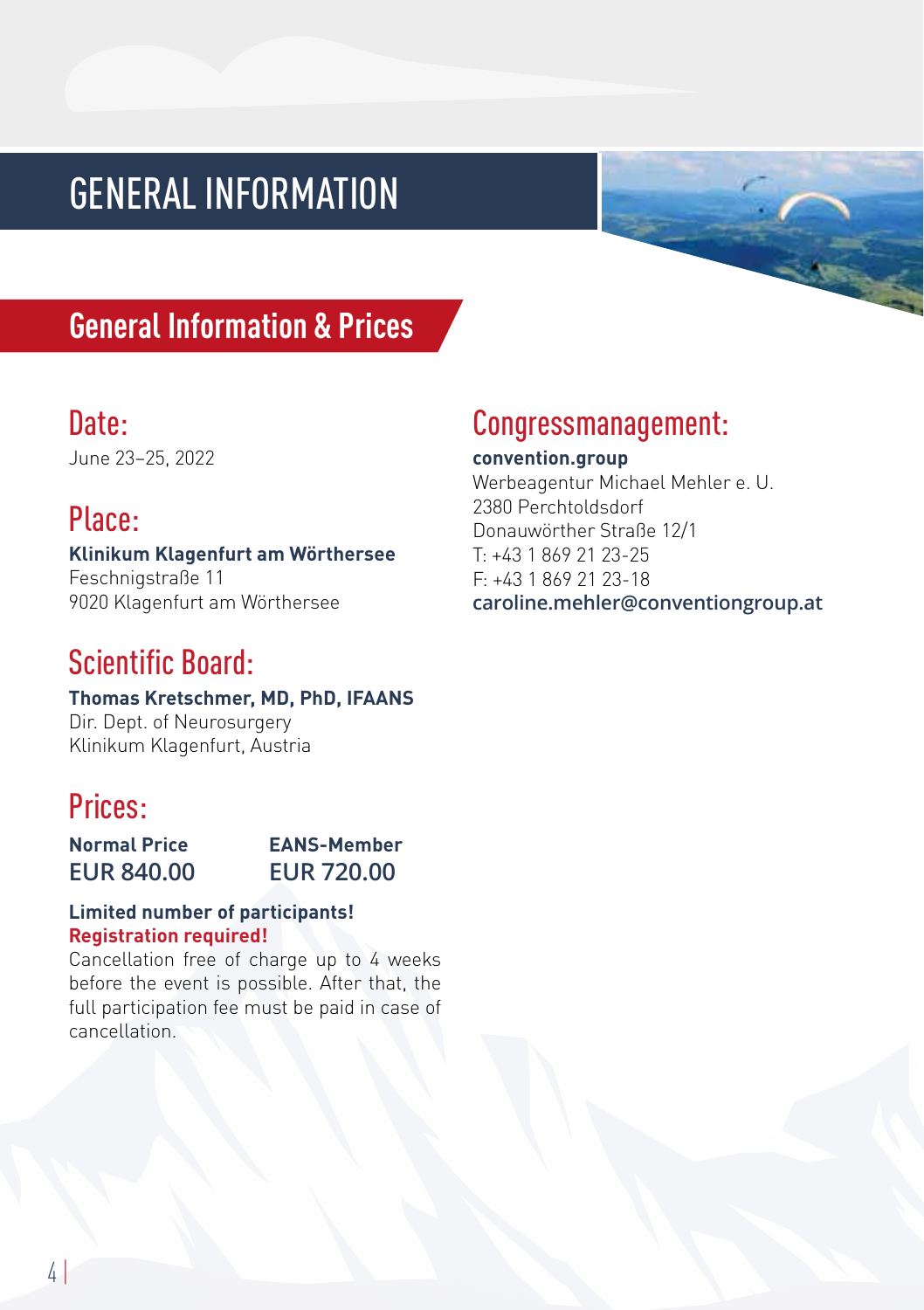Complication Management in Neurosurgery



# Adrenaline Related Activities:

| Sailing Wörthersee with Olympic games<br>participant/worldchamp silver medalist Niko Resch | <b>EUR 50.00</b><br>max. 5 PAX   |  |
|--------------------------------------------------------------------------------------------|----------------------------------|--|
| Intro to breathing techniques by world champ in<br>Apnoe diving Christian Redl             | <b>EUR 150.00</b><br>max. 10 PAX |  |
| 1 hour Fight Club – an intro to Brazilian Jiu Jitsu                                        | <b>EUR 50.00</b>                 |  |
| Adventure Park Waldseilpark with 600 m<br><b>Tscheppa Gorge traverse</b>                   | <b>EUR 30.00</b>                 |  |
| Canyoning at the Tscheppa Gorge                                                            | <b>EUR 80.00</b>                 |  |
| Abseiling from Pyramidenkogel                                                              | <b>EUR 20.00</b>                 |  |
| <b>Stand-up Paddling</b>                                                                   | <b>EUR 55.00</b>                 |  |
| <b>Tandem Paragliding</b>                                                                  | <b>EUR 150.00</b>                |  |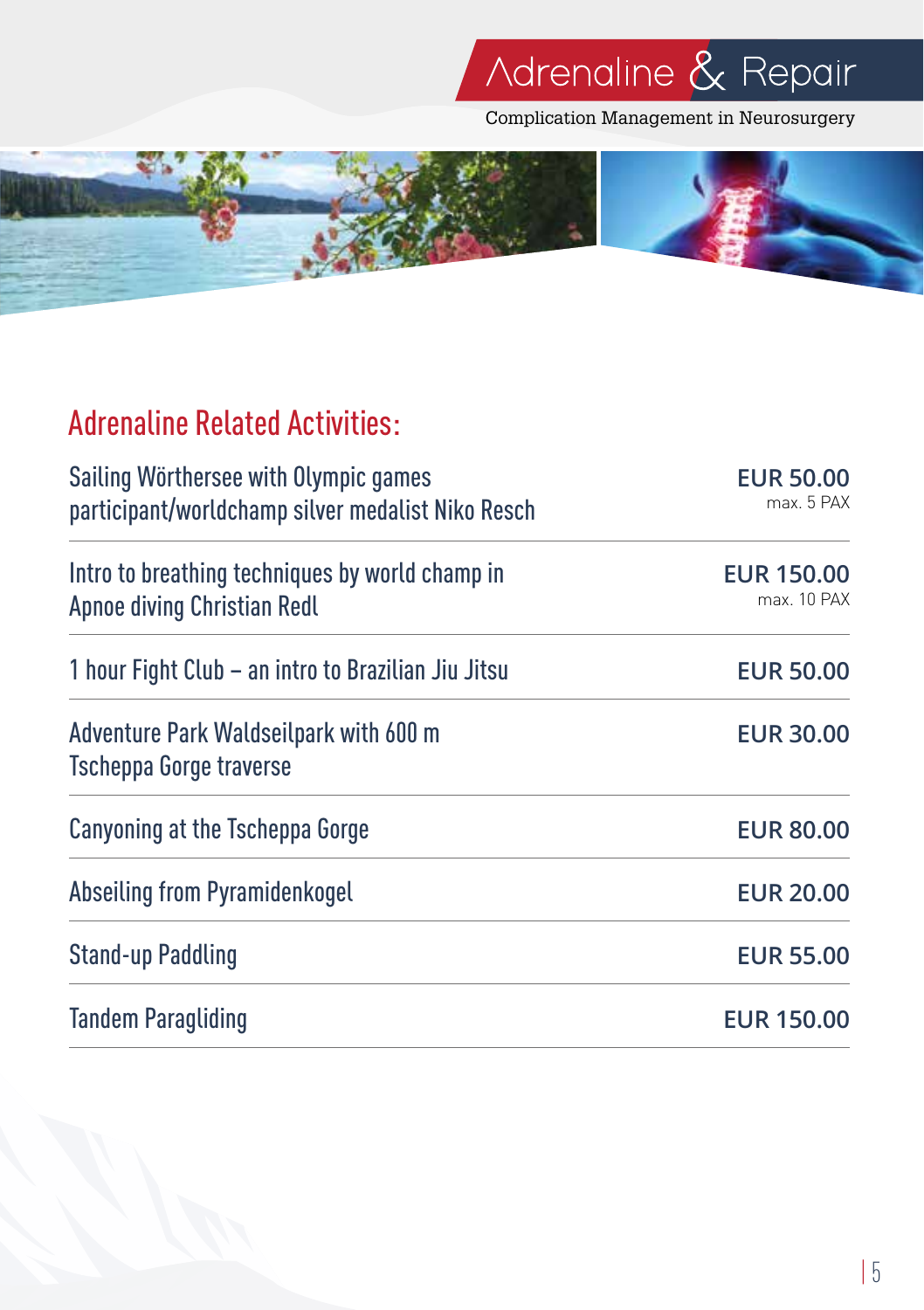

# **Day 1** | June 23, 2022 | FOUNDATION & NERVE

**Lecture room** | 1<sup>st</sup> floor main entrance

| $08:00 - 08:15$ | <b>WELCOME &amp; INTRODUCTION</b><br>Arnold Gabriel   KABEG CEO & Thomas Kretschmer                                                                                                                                                                                                      |
|-----------------|------------------------------------------------------------------------------------------------------------------------------------------------------------------------------------------------------------------------------------------------------------------------------------------|
| $08.15 - 10.15$ | <b>PERFORMANCE UNDER ACUTE STRESS -</b><br>WHAT CAN WE LEARN FROM HIGH PERFORMANCE ATHLETES?<br>Keynote lectures, Q & A, discussion                                                                                                                                                      |
|                 | Endurance, stress & fighting panic   pain-breathing & awareness  <br>risk analysis & management   improving concentration  <br>reducing recuperation time   remaining in control of the situation<br>Christian Redl   Apnoe diver and multiple world record holder e.g. deep & under ice |
|                 | Clutch performance – higher performance levels and flow<br>Thomas Brandauer   Former high performance endurance athlete,<br>sports psychologist, Olympic Center Carinthia & Klagenfurt University, Austria                                                                               |
|                 | AD HOC TOPICS, Q & A<br>Faculty & participants                                                                                                                                                                                                                                           |
|                 | Quick start: breathing for focus & easing, techniques "dry lab"<br>Christian Redl   Apnoe diver and multiple world record holder e.g. deep & under ice                                                                                                                                   |
| $10:15 - 10:45$ | <b>COFFEE &amp; TEA</b> in front of lecture room                                                                                                                                                                                                                                         |
| $10:45 - 12:15$ | CAN YOU PREPARE TO MASTER ACUTE COMPLICATIONS?<br>Keynote lectures, Q & A, discussion                                                                                                                                                                                                    |
|                 | How I prepare for difficult cases   lessons I learnt -<br>cerebrovascular and skullbase<br>Anil Nanda   Chair Dept. Neurosurgery, Rutgers University, Newark/New Jersey, USA                                                                                                             |
|                 | How I prepare for difficult cases   lessons I learnt -<br>cerebrovascular and skullbase<br>Mike Tymianski   Past Chair Div. Neurosurgery, Toronto Western Hospital,<br>CEO NONO Inc., Toronto/Ontario, Canada                                                                            |
|                 | How I prepare for difficult cases   lessons I learnt – nerve & plexus<br>Fernando Guedes   Chair Dept. of Neurosurgery, University Rio de Janeiro, Brasil                                                                                                                                |
|                 |                                                                                                                                                                                                                                                                                          |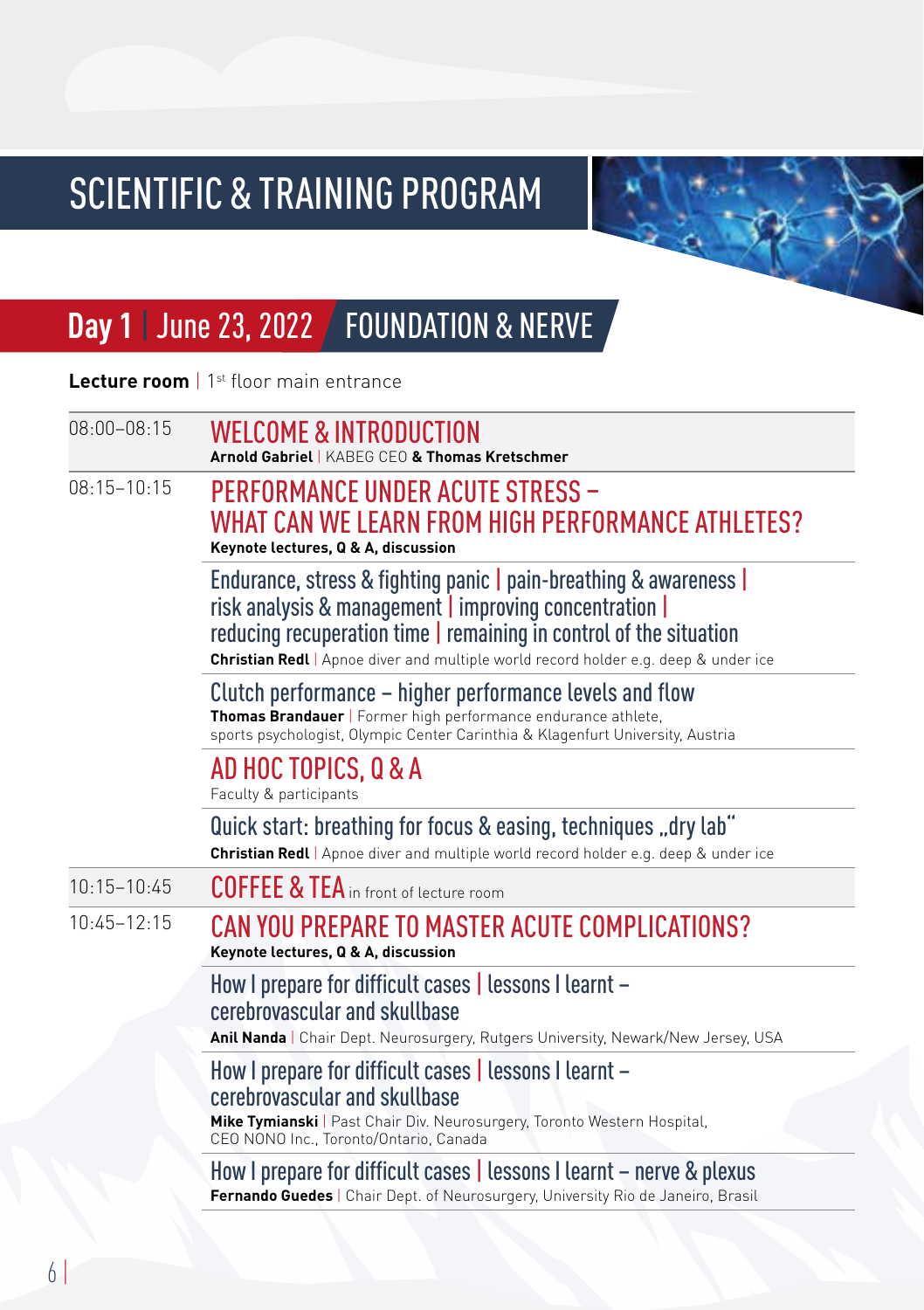Complication Management in Neurosurgery



## 12:15–13.00 LUNCH Aisle in front of hands-on-rooms, same floor as industrial exhibit >> **Live link** to vascular surgery at angio-suite (subject to availability)

## 13:00–14:30 IATROGENIC NERVE LESIONS & REPAIR

### **Overview**

**Lukas Rasulic & Thomas Kretschmer**

Acute repair techniques & strategies for peripheral nerves

**Mariano Socolovsky** | Chair Dept. of Neurosurgery, University of Buenos Aires, Argentina

Plexus associated complications & positioning lesions

**Christian Heinen** | Chair EANS Nerve Section, Quakenbrück, Germany

PN tu mishaps & repair (incl. intraabdominal) **Fernando Guedes** | Chair Dept. of Neurosurgery, Rio de Janeiro, Brazil

Preventing CN damage & repair – from I to XII, peculiarities, tips and tricks **Thomas Kretschmer** | Dir. Dept. Neurosurgery, Klagenfurt, Austria

## Optic nerve – what to expect | how to prevent damage | findings

**Lukas Rasulic** | Dir. Dept. Neurosurgery, President EANS PN section, University of Belgrade, Serbia

Brain plasticity & nerve **Mariano Socolovsky** | Chair, Dept. of Neurosurgery, Univ. of Buenos Aires, Argentina

# MY WORST CASE - SURGICAL NIGHTMARES & FREE PAPERS

**Keki Turel** | Faculty & participants

AD HOC TOPICS, Q & A

Faculty & participants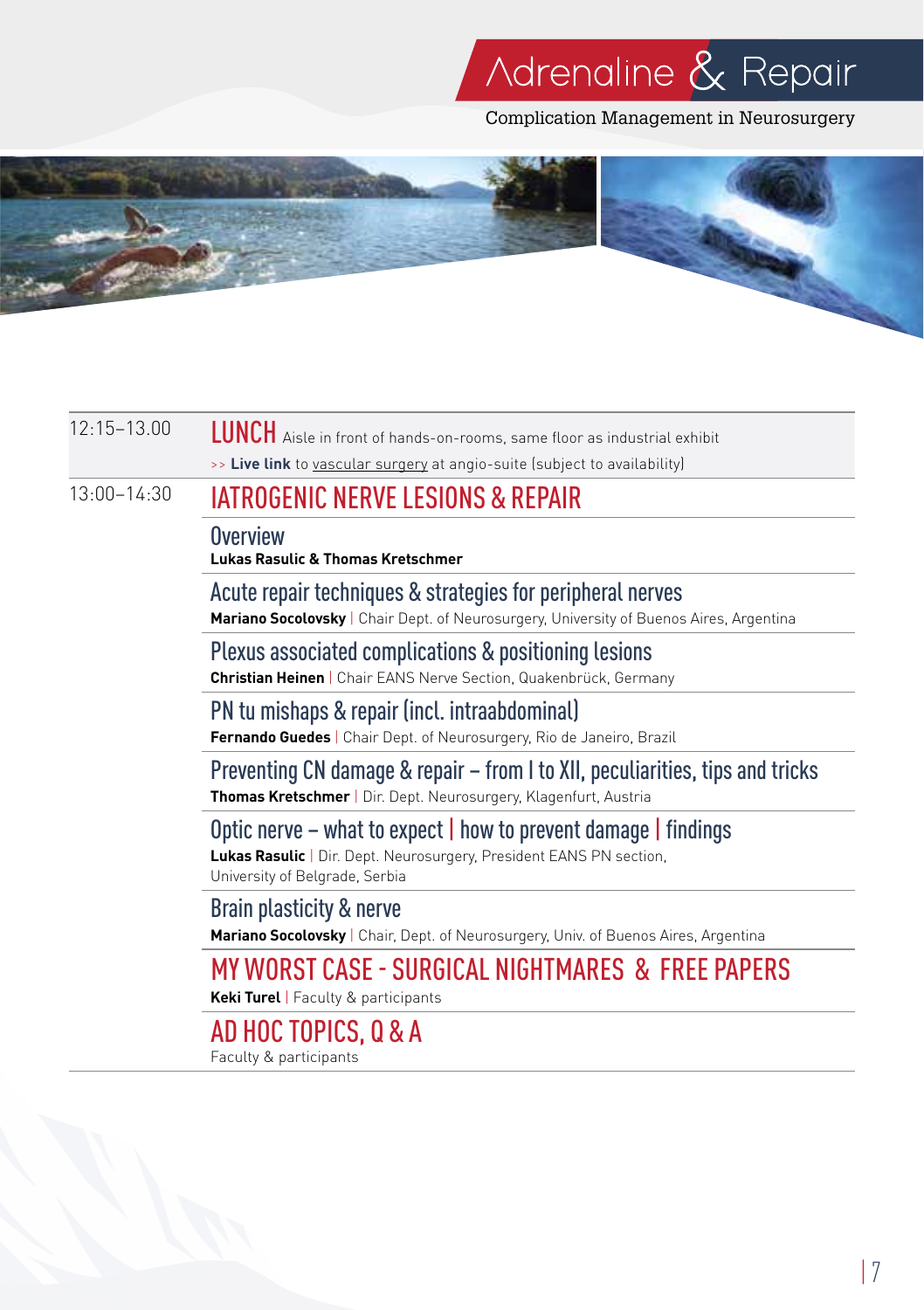# AFTERNOON & EVENING PROGRAM

# Day 1 | June 23, 2022 **| AFTERNOON CHALLENGE**

# 14:30–18:00 ADRENALINE RELATED ACTIVITY

**Different choices of optional outdoor activities** (pre-register) Choices availability dependent on demand after registration Strain from sporty-strenuous **(s)** over mediocre **(m)** to very relaxed **(r)**

Bus/shuttle transfer > information will follow

## 18:30–22:00 EVENING EVENT: Perspectives – A Night at the Hill "Pyramidenkogel" & Buschenschank

### **(Included in the congress fee)**

Bus transfer to Pyramidenkogel at 18:30 **View from the tower & aperitif** Bus transfer from Pyramidenkogel to Buschenschank at 20:00

**Dinner & activity**

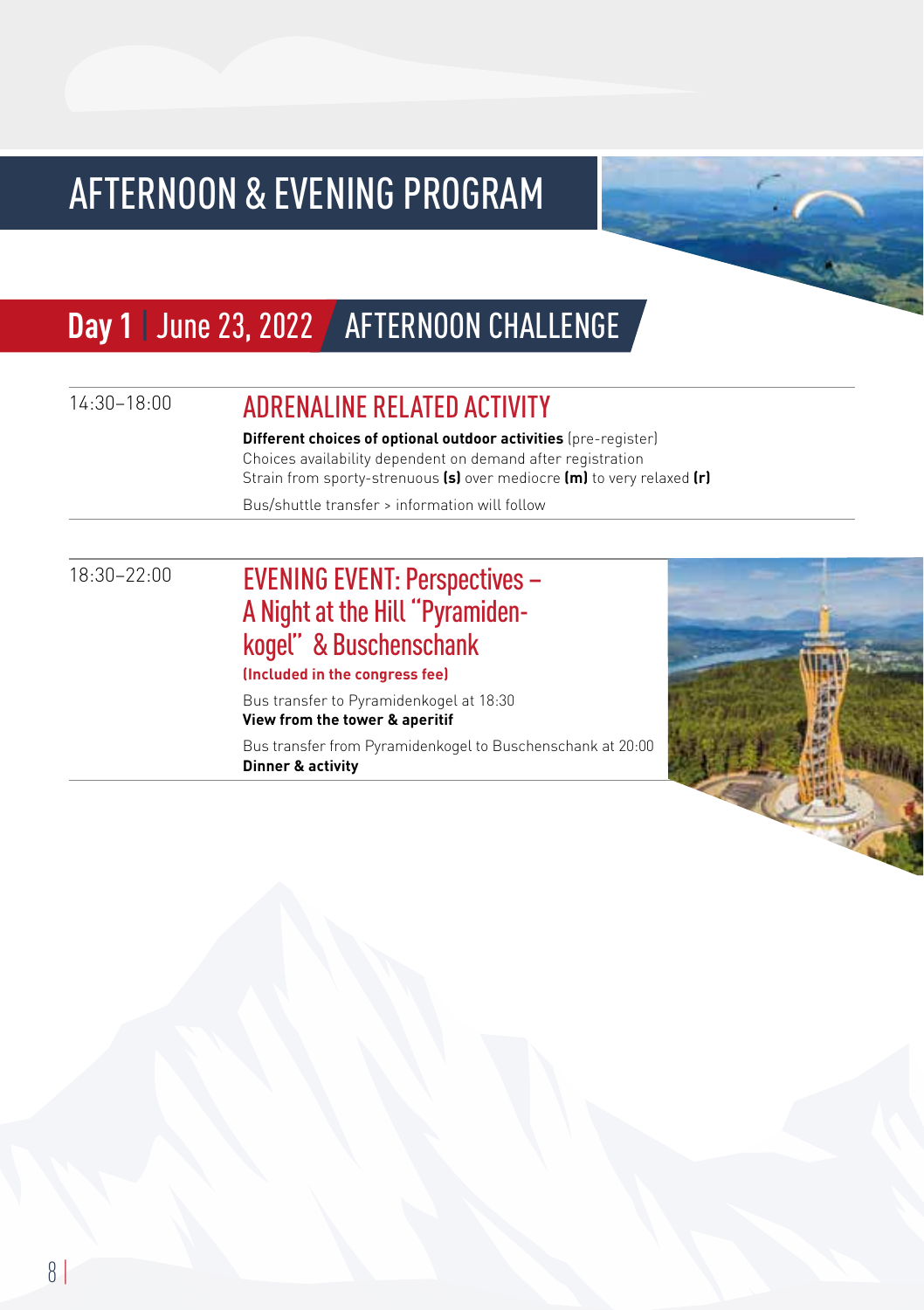

# **Day 2** | June 24, 2022 VASCULAR, CEREBRAL & FREE PAPERS

**Lecture room** | 1st floor main entrance

|             | <b>Morning session</b>                           |
|-------------|--------------------------------------------------|
|             | NEUROSURGERY                                     |
| 08:00-10:15 | COMPLICATIONS & MANAGEMENT IN VASCULAR & CRANIAL |

CRANIAL & SKIILLBASE

Aspects of transnasal approaches – microsurgical, microscopic & endoscopic **Anil Nanda** | Chair Dept. Neurosurgery, Rutgers University, New Jersey/Newark, USA Transnasal approaches – endoscopy, cases

**Julius July** | Dept. Neurosurgery, Assistant Dean Edu, University Pelita Harapan, Neuroscience Center Siloam Hospital, Tangerang/Jakarta, Indonesia

Complications & management anterior cranial fossa lesions **Ralph König** | Chief Attending, Dept. Neurosurgery, Ulm University, Germany

Anatomy prone to complications: inside middle cranial fossa – vulnerable structures & variants

**Peter A. Winkler** | Dir. Dept. Neurosurgery, Salzburg University, Austria

Temporal lobe surgery-pitfalls and avoidance of complications

**Martin Ortler** | Dir. Dept Neurosurgery, KH Rudolfstiftung, Vienna, Austria

10:15-10:45 COFFEE & TEA in front of lecture room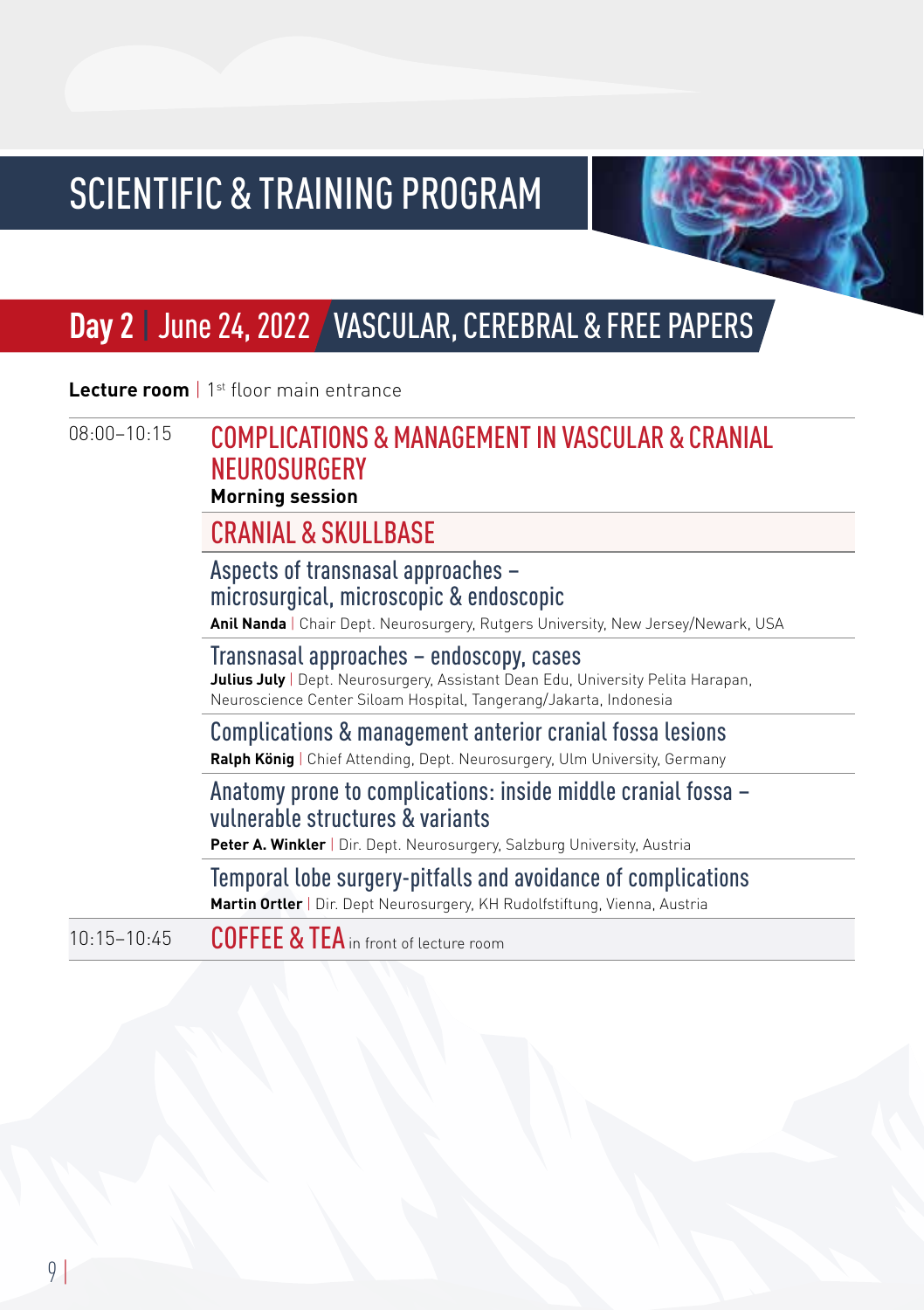Complication Management in Neurosurgery



## 10:45-12:15 CRANIAL & SKIILLBASE

Complications & management in glioma & epilepsy surgery **Karl Rössler** | Chair Dept. Neurosurgery, Vienna University, AKH, Vienna, Austria

Anatomy prone to complications: inside posterior cranial fossa – vulnerable structures & variants

**Peter A. Winkler** | Dir. Dept. Neurosurgery, Salzburg University, Austria

Vestibular schwannoma-pitfalls and avoiding cranial nerve deficit **Jan Regelsberger** | Dir. Dept. Neurosurgery, Diakonissen Krankenhaus, Flensburg, GER

Complications and management in skullbase meningioma surgery **Anil Nanda** | Chair Dept. Neurosurgery, Rutgers University, New Jersey/Newark, USA

## VASCULAR

Iatrogenic venous sinus lesions – overview, repair & bailout techniques **Martin Ortler** | Dir. Dept. Neurosurgery, KH Rudolfstiftung, Vienna, AUT

Major carotid artery injury – incl. maneuvers and emergent treatment path & time course

**Mike Tymianski & Andreas Gruber**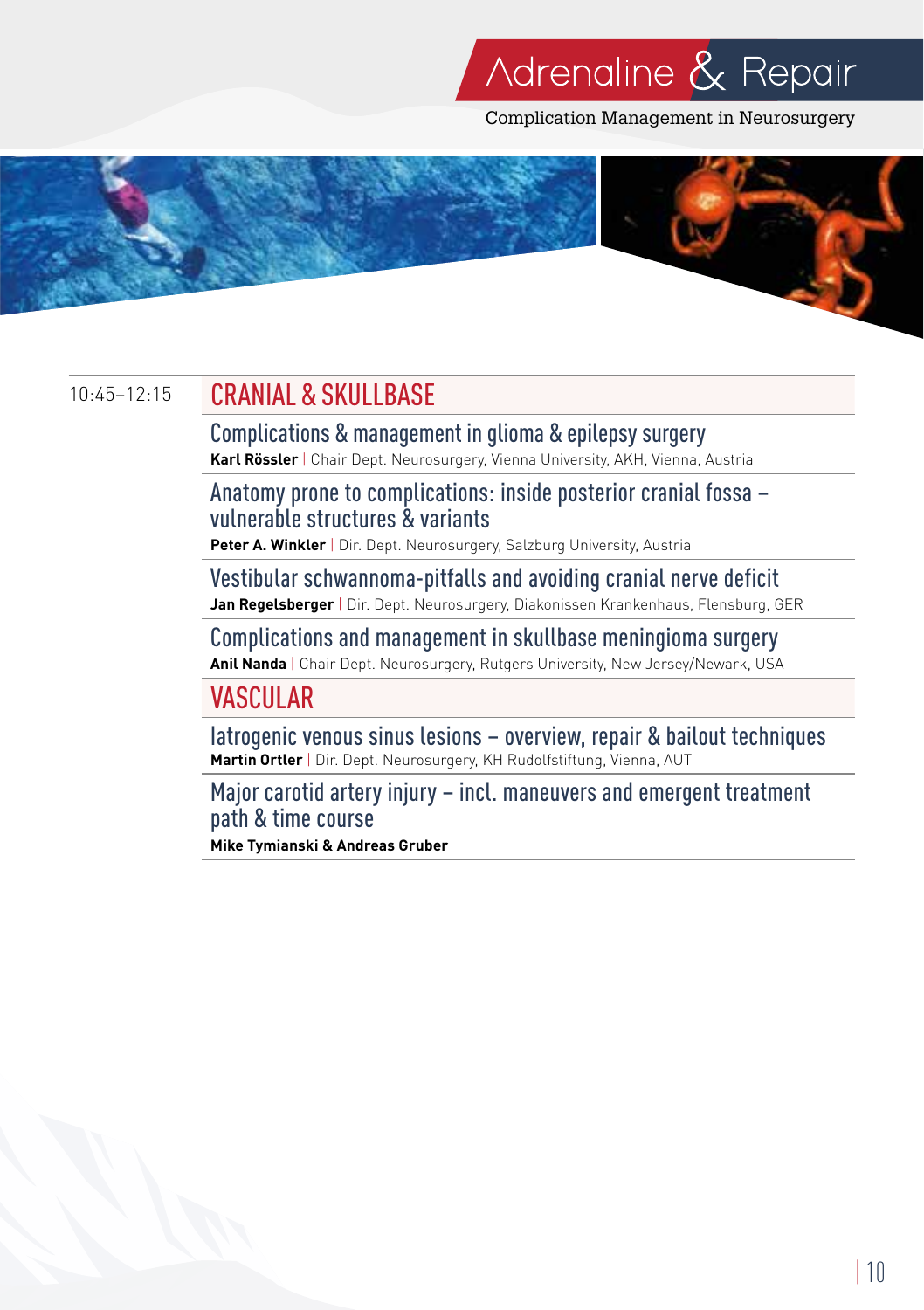# **Day 2** | June 24, 2022 VASCULAR, CEREBRAL & FREE PAPERS

## **VASCIII AR**

| Induced cardiac standstill & temporary clipping -<br>the anesthetist's perspective                                        |
|---------------------------------------------------------------------------------------------------------------------------|
| Rudolf Likar & Ursula Morianz-Kühnel   local anesthesiological team & addtl. external cand.<br>for overpacing techniques  |
| Induced cardiac standstill & temporary clipping -<br>the neurosurgeon's perspective<br>Mike Tymianski & Thomas Kretschmer |

Acute endovascular intervention for intracranial carotid lesion – emergent treatment path and time course

**Klaus Hausegger & Luca de Paoli** | local neurointerventional team

Inadvertent intraoperative aneurysm rupture **Mike Tymianksi, Jan Regelsberger, Andreas Gruber**

Complications & management of DAVF & AVM

**Jan Regelsberger** | Dir. Dept. Neurosurgery, Diakonissen Krankenhaus, Flensburg, GER

Bailout for navigational dysfunction

**Thomas Schmidt** | Dept. Neurosurgery, Oldenburg University, Oldenburg, Germany

Complication avoidance using intraoperative Ultrasound **Ralph König** | Chief Attending, Dept. Neurosurgery, Ulm University, Germany

12:15–13:15 LUNCH Aisle in front of hands-on-rooms same floor as industrial exhibit

>> **Live video links** to endovascular procedure & open vascular surgery (subject to availability)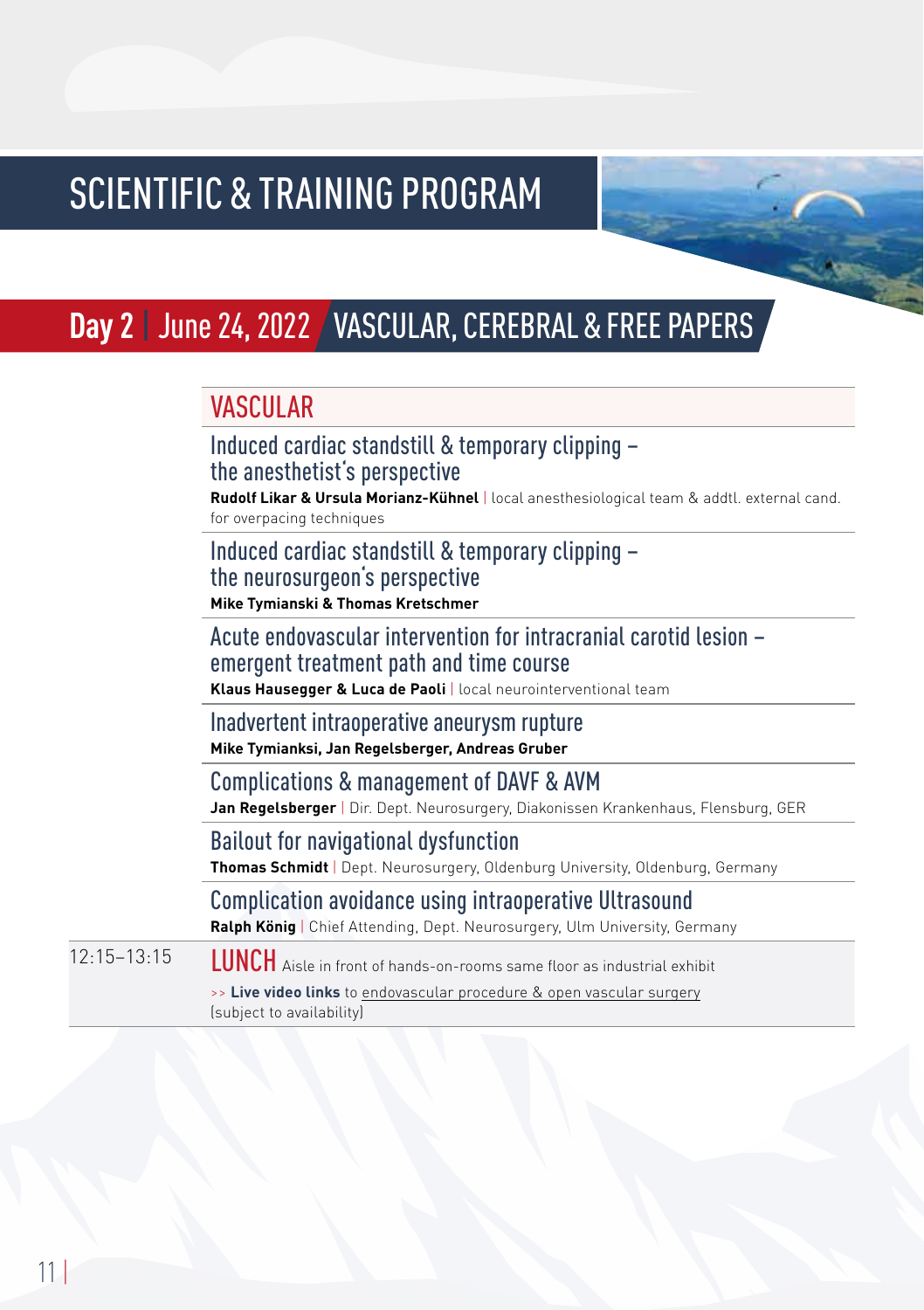Complication Management in Neurosurgery



### Hands-on-rooms 1, 2, 3 | ground floor, back entrance

Participants circulating in the rooms on days 2 and 3

12:15–13:15 "HANDS ON" STATIONS 1–3

& LUNCH Aisle in front of hands-on-rooms same floor as industrial exhibit

### **Room 1**

## Vascular-suturing, anastomosis & instrument handling

**Dry lab & pearls** | A. Nanda, M. Tymianski, A. Gruber, K. Krishnan, H. Rauter, J. Kraschl, T. Kretschmer

### **Room 2**

## Spine-regular and bailout techniques

**Saw bone & pearls** | M. Mahan, A. Resch, F. Cretu, D. Soldo, T. Kretschmer

## **Room 3**

## Nerve-suturing & instrument handling

**Dry lab & pearls** | M. Socolovsky, L. Rasulic, Ch. Heinen, F. Guedes, K. Krishnan, T. Kretschmer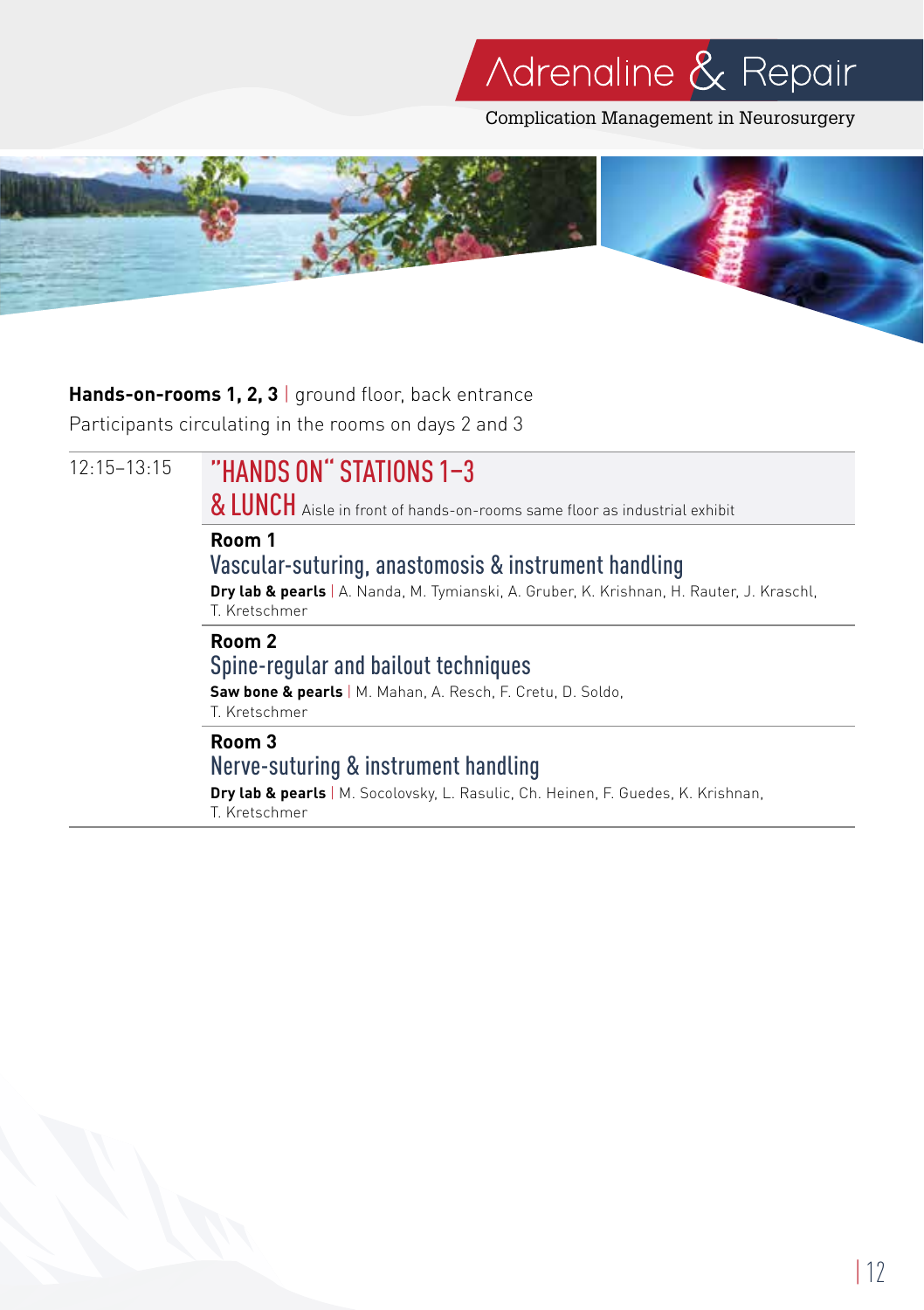# AFTERNOON & EVENING PROGRAM

# **Day 2** | June 24, 2022 AFTERNOON CHALLENGE

## 13:15-14:30 COMPLICATIONS & MANAGEMENT IN VASCIII AR & CRANIAL NEUROSURGERY

### **Afternoon session**

## **VASCIII AR**

## Vascular suture and sealing techniques – tricks & pitfalls

**Andreas Gruber** | Dir. Dept. Neurosurgery, Linz University, Linz, Austria

## Chances for acute bypass & prerequisites for success

**Mike Tymianski** | Past Chair Div. Neurosurgery, Toronto Western Hospital, CEO NONO Inc., Toronto/Ontario, Canada

## Suturing extracranial vessels & repair techniques – from preparation to suture and heparinization

**Wolfgang Wandschneider** & local team Cardiothoracic Surgery, Klagenfurt, Austria

## Suturing intracranial vessels from 1–6 mm acutely – prerequisites, systematic management and chances

**Mike Tymianski** | Past Chair Div. Neurosurgery, Toronto Western Hospital, CEO NONO Inc., Toronto/Ontario, Canada

### Suturing the extracranial carotid acutely

**Mike Tymianski** | Past Chair Div. Neurosurgery, Toronto Western Hospital, CEO NONO Inc., Toronto/Ontario, Canada

## Instant intracranial vessel mishaps – things to do & acute repair, discussion, Q & A

**Andreas Gruber & Jan Regelsberger** | (discussion heaters) & all faculty

## MY WORST CASE – SURGICAL NIGHTMARES & FREE PAPERS **Keki Turel** | Faculty & participants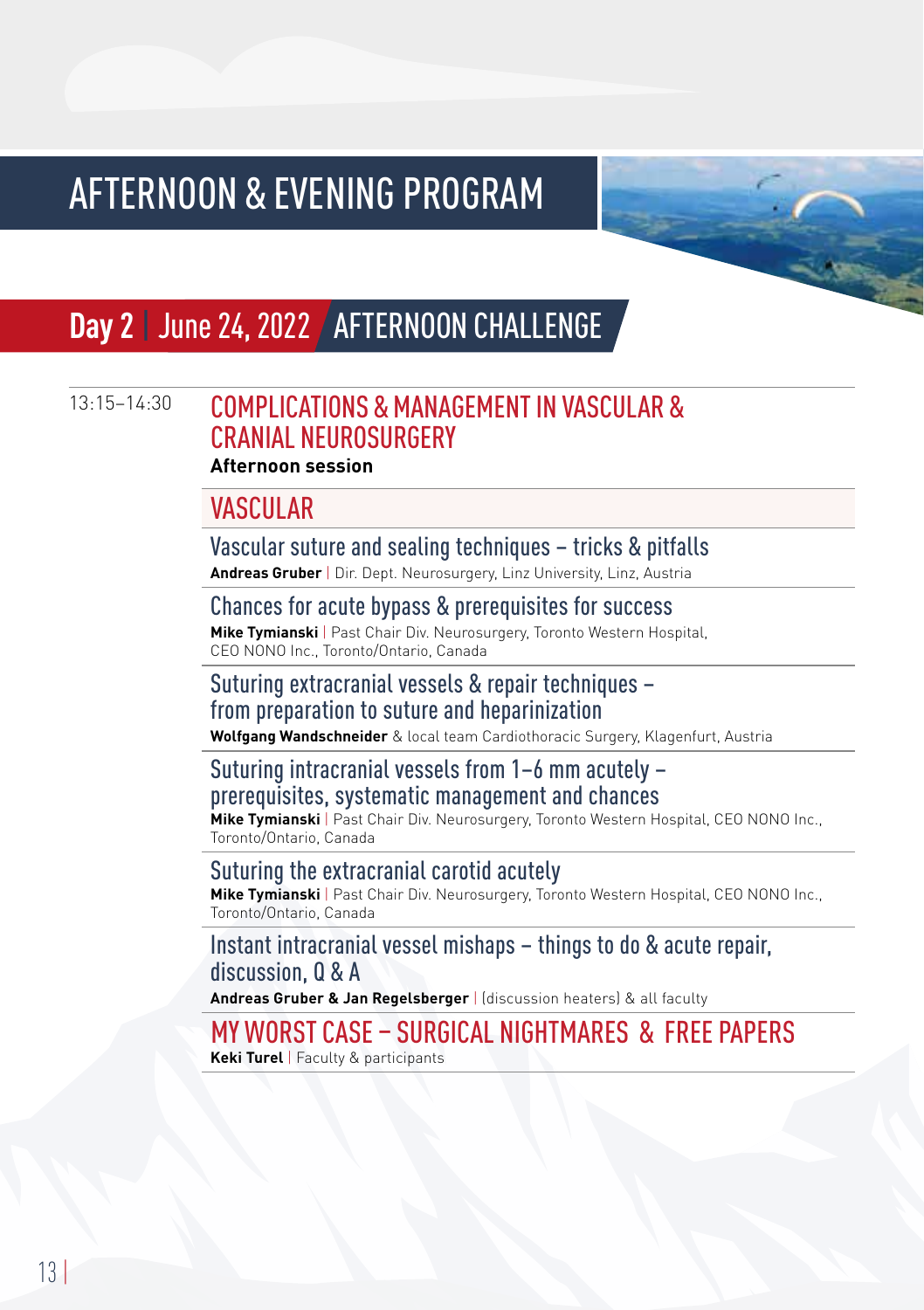Complication Management in Neurosurgery



## AD HOC TOPICS, Q & A Faculty & participants

### Intra op ICA rupture during chordoma surgery

**Keki Turel** | Chair WFNS Committee on Complications in Neurosurgery, Emeritus Chair Dept. Neurosurgery Bombay/Mumbay, Past President Neurological Society of India

## Intra op BA rupture during chordoma surgery

**Keki Turel** | Chair WFNS Committee on Complications in Neurosurgery, Emeritus Chair Dept. Neurosurgery Bombay/Mumbay, Past President Neurological Society of India

## Catastrophic outcome following "trivial" transverse sinus injury during tentorial meningioma excision

**Keki Turel** | Chair WFNS Committee on Complications in Neurosurgery, Emeritus Chair Dept. Neurosurgery Bombay/Mumbay, Past President Neurological Society of India

## 14:30–18:30 ADRENALINE RELATED ACTIVITY

**Different choices of optional outdoor activities** (pre-register) Choices availability dependent on demand after registration Strain from sporty-strenuous **(s)** over mediocre **(m)** to very relaxed **(r)**

Bus/shuttle transfer > information will follow

## 19:30–22:00 EVENING EVENT: Dinner by the lake at Jilly beach "UPSTAIRS"

## **(Included in the congress fee)**

Pörtschach am Wörthersee

## The indian twist – how Yoga & Meditation can help to prepare, focus, perform & stay in control of cases and critical events

**Keki Turel** | Chair WFNS Committee on Complications in Neurosurgery, Emeritus Chair Dept. Neurosurgery Bombay/Mumbay, Past President Neurological Society of India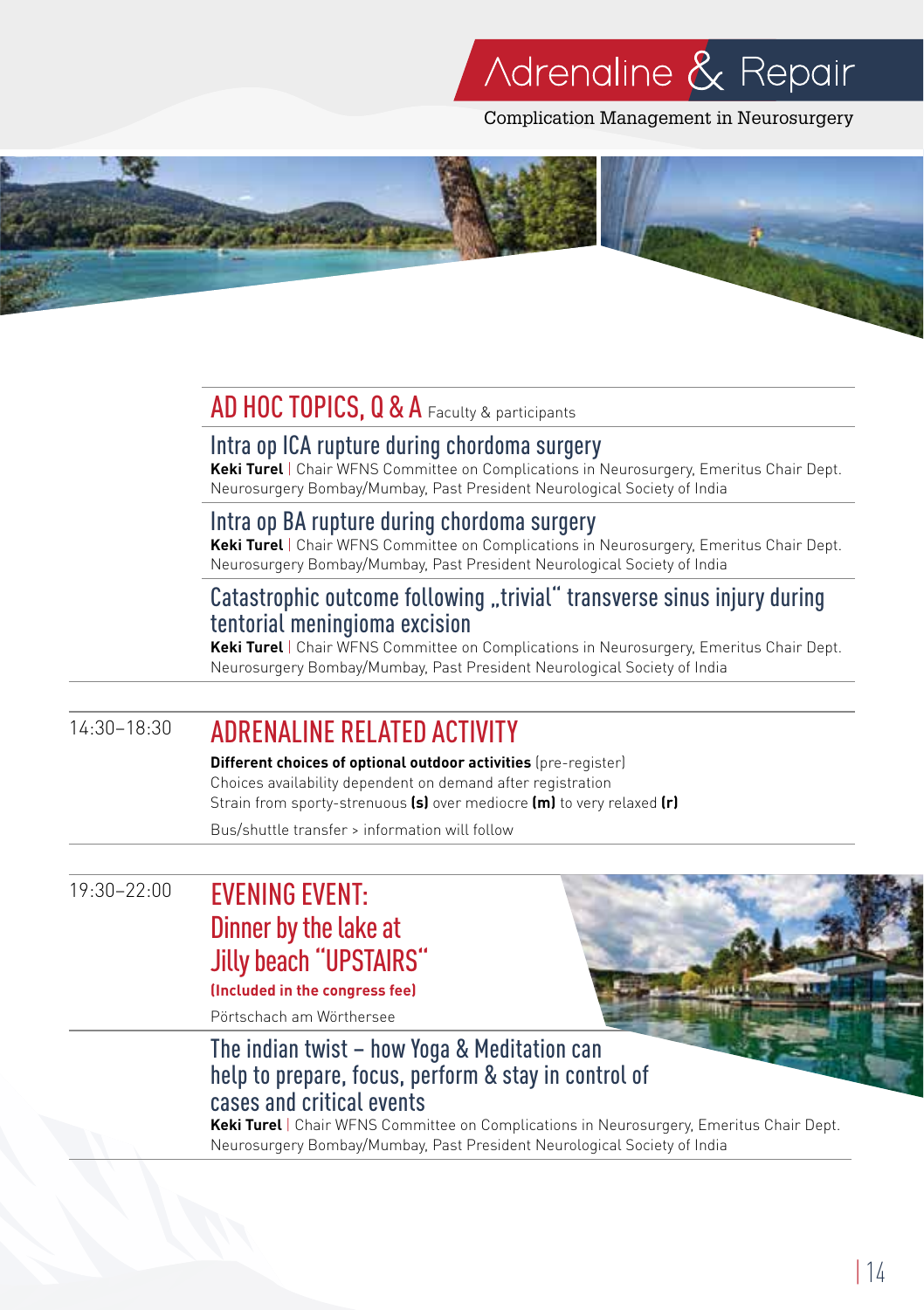

# **Day 3** | June 25, 2022 | SPINE & FREE PAPERS

### **Lecture room** | 1st floor main entrance

## 08:00-12:30 COMPLICATIONS & MANAGEMENT IN SPINAL SURGERY **Morning session**

## APPROACHES & LESIONS

### How to deal with complications in Neurosurgery

**Keki Turel** | Chair WFNS Committee on Complications in Neurosurgery, Emeritus Chair Dept. Neurosurgery Bombay/Mumbay, Past President Neurological Society of India

## Vascular complications in surgery on the neck & craniocervial junctionvertebral artery

**Michaël Bruneau** | Dir. Vascular & skullbase Progrm Dept. Neurosurgery, ERASME Hospital free University of Brussels, current President Belgian Neurosurgical Society, Brussels, Belgium

## Nerve complications in surgery on the neck

**Eric Zager** | Chair Perelman School of Medicine, Dept. of Neurosurgery, University of Pennsylvania, USA

### Wrong level spinal surgery – how to avoid it & how to manage it when it happens **N.N.**

## Complications & management of anterior cervical spine approaches

**Mark Mahan** | Dept. Neurosurgery, University of Utah, USA

## Complications & mangement at cranio-cervical junction

**Mark Mahan** | Dept. Neurosurgery, University of Utah, USA

## Pitfalls of odontoid screw fixation for type IIb fracture

**Kartik Krishnan** | Head section Neurosurgery, Klinikum Bad Soden, Germany

Complications & management in ant & lateral approaches, thoracic and lumbar **N.N.**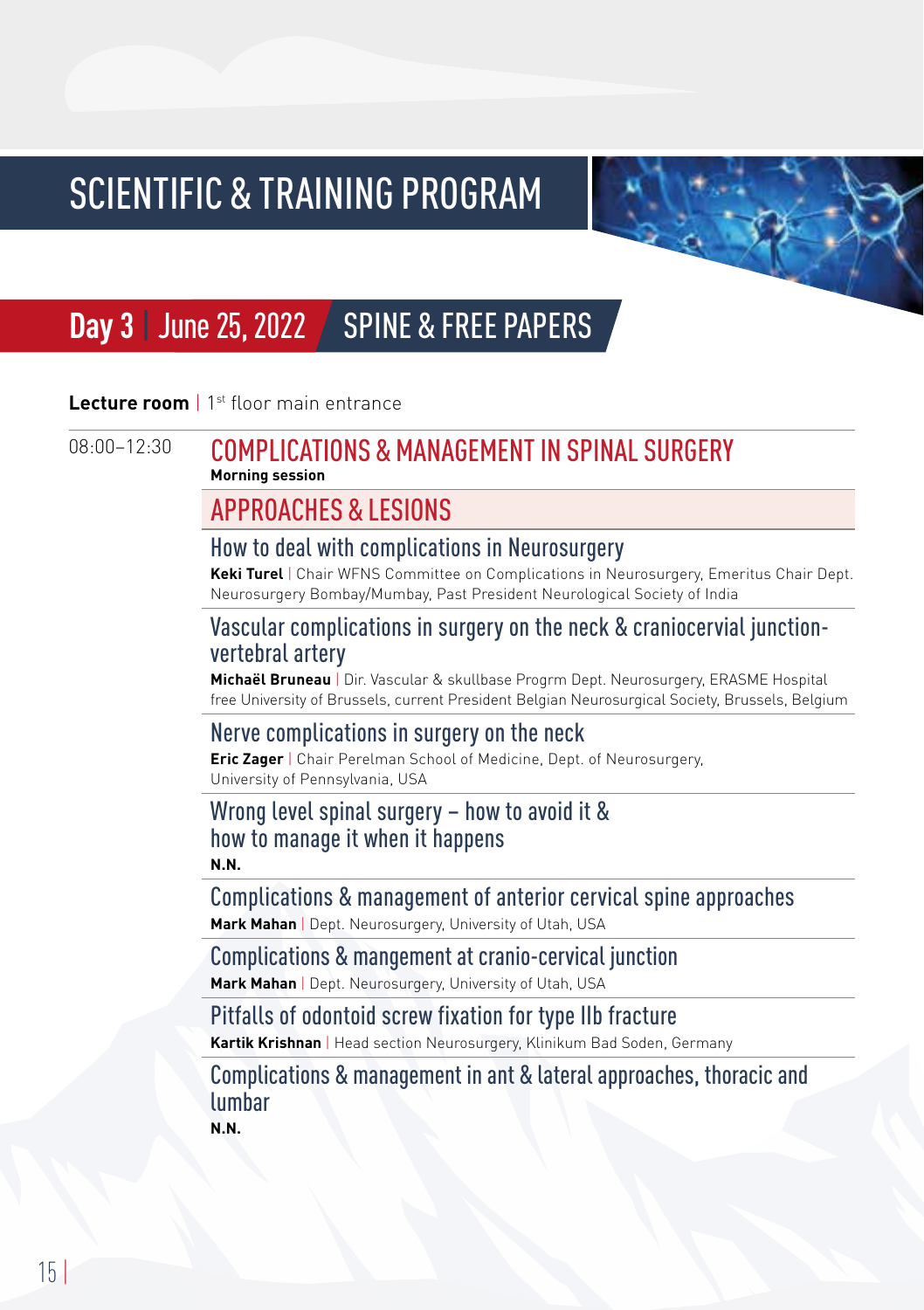

# **Day 3** | June 25, 2022 | SPINE & FREE PAPERS

Hands-on-rooms 1, 2, 3 | ground floor, back entrance

Participants circulating in the rooms on days 2 and 3

| $12:30 - 13:30$ | "HANDS ON" STATIONS 1-3<br>& LUNCH Aisle in front of hands-on-rooms same floor as industrial exhibit                                                                  |
|-----------------|-----------------------------------------------------------------------------------------------------------------------------------------------------------------------|
|                 | Room 1<br>Vascular-suturing, anastomosis & instrument handling<br>Dry lab & pearls   A. Nanda, M. Tymianski, K. Krishnan, H. Rauter, J. Kraschl,<br>T. Kretschmer     |
|                 | Room <sub>2</sub><br>Spine-regular and bailout techniques<br>Saw bone & pearls   M. Mahan, A. Resch, F. Cretu, D. Soldo,<br>T Kretschmer                              |
|                 | Room 3<br>Nerve-suturing & instrument handling<br>Dry lab & pearls   M. Socolovsky, L. Rasulic, Ch. Heinen, F. Guedes, K. Krishnan,<br>T. Kretschmer                  |
| $13:30 - 15:00$ | <b>COMPLICATIONS IN SPINAL SURGERY</b><br><b>Afternoon session</b>                                                                                                    |
|                 | <b>VASCULAR INJURY</b>                                                                                                                                                |
|                 | Vascular injury in spinal instrumentation & dorsal approaches to the spine<br><b>N.N.</b>                                                                             |
|                 | Acute endovascular intervention for abdominal/iliac vessel injury -<br>action chain & time course<br>Klaus Hausegger & Luca de Paoli   local neurointerventional team |
|                 | >> Live link to elective endovascular procedure at angio-suite (subject to availability)                                                                              |
|                 | Major vascular injury during dorsal spine approaches -<br>different scenarios & emergent treatment algorithm                                                          |
|                 | W. Wandschneider, K. Klerin & J. Kraschl   local teams Cardiothoracic Surgery &<br>Neurosurgery                                                                       |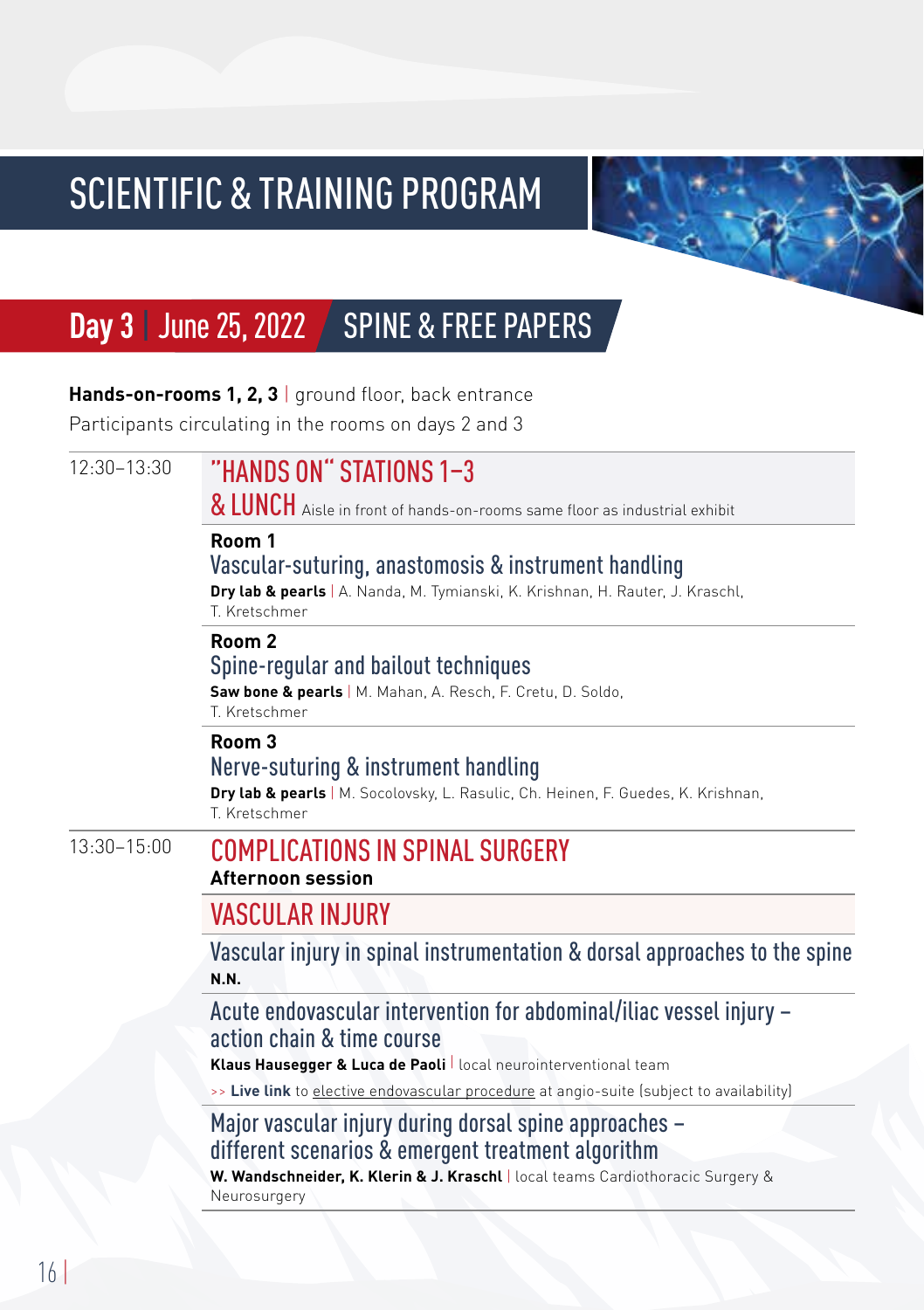Complication Management in Neurosurgery



### MY WORST CASE – SURGICAL NIGHTMARES & FREE PAPERS Faculty & participants

AD HOC TOPICS, Q & A Faculty & participants

FREE PAPERS

### 15:00 CONCLUSION & FAREWELL **Thomas Kretschmer**

\* Program changes reserved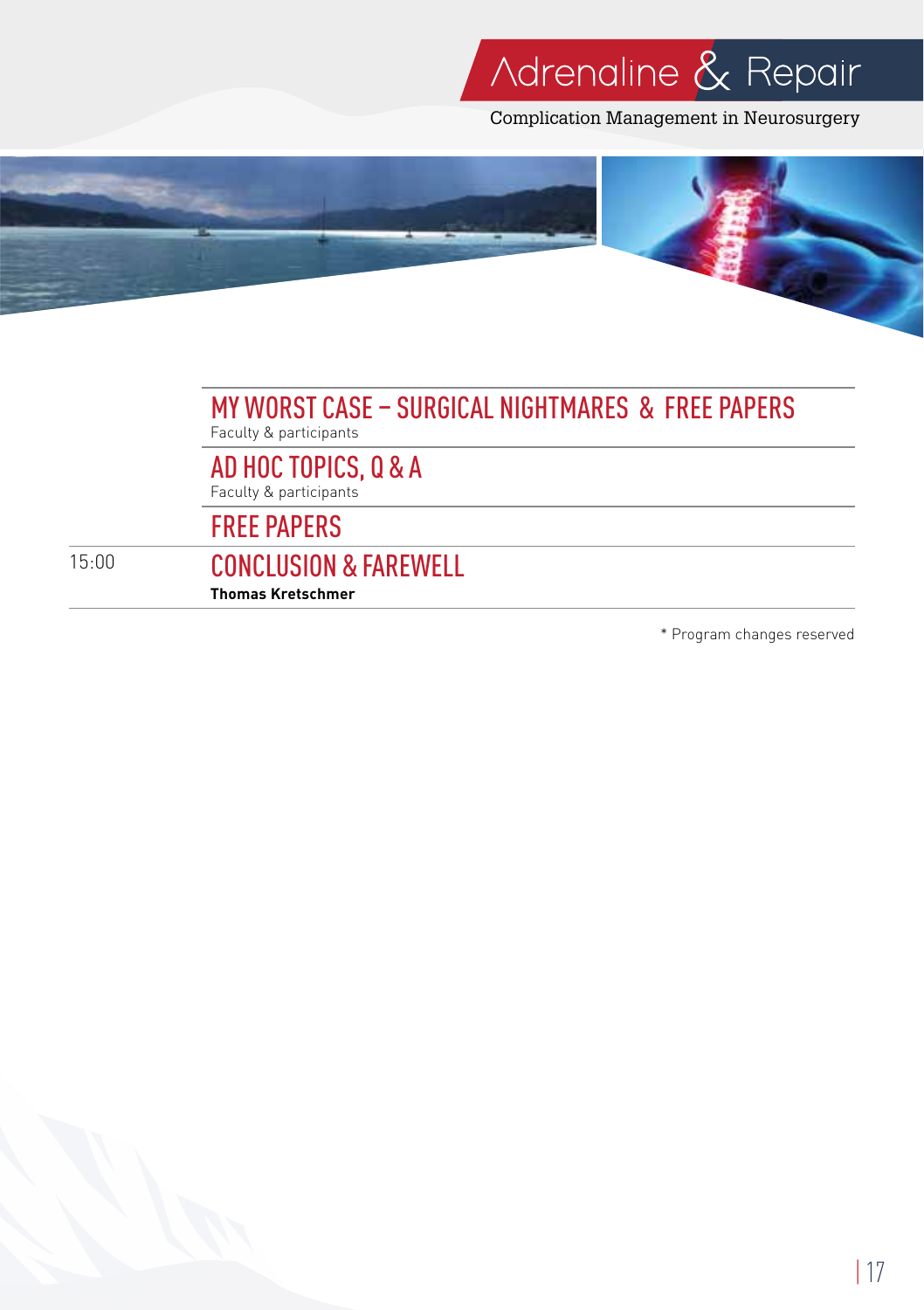# **FACULTY**





#### **Thomas Brandauer**

Former high performance endurance athlete, Sports Psychologist, Olympic Center Carinthia & Klagenfurt University, AUT

#### **Michaël Bruneau**

Dir. Vascular & skullbase Progrm Dept. Neurosurgery, ERASME Hospital free University of Brussels, current President Belgian Neurosurgical Society, Brussels, Belgium

#### **Andreas Gruber**

Dir. Dept. Neurosurgery, Linz University, Linz, AUT

#### **Fernando Guedes**

Div. Of Neurosurgery Gaffree e Guinle University Hospital, Fed. University of Rio de Janeiro, BRA

#### **Christian Heinen**

Head of Neuro-, Spine and Nerve Surgery Christliches Krankenhaus Quakenbrück GmbH, Germany Section Chair "Peripheral Nerve Surgery" European Association of Neurosurgical Societies EANS Section Chair "Periphere Nerven" German Society of Neurosurgery DGNC

#### **Julius July**

Dept. Neurosurgery, Asst Dean Edu, University Pelita Harapan, Neuroscience Center Siloam Hospital, Tangerang/Jakarta, IDN

**Ralph König** Chief Attending, Dept. Neurosurgery, Ulm University, GER

**Kartik Krishnan** Head section Neurosurgery, Klinikum Bad Soden, GER

**Mark Mahan** Dept. Neurosurgery, University of Utah, USA

**Anil Nanda** Chair Dept. Neurosurgery, Rutgers University, Newark/New Jersey, USA

#### **Martin Ortler**

Dir. Dept. Neurosurgery, KH Rudolfstiftung, Vienna, AUT

#### **Lukas Rasulic**

Head Dept. of Peripheral Nerve and Functional Neurosurgery, President Serbian & Southeast Europe Neurosurgical Society, Chair EANS Global & Humanitarian Committee, WFNS Chair Peripheral Nerve & Brachial Plexus Committe, SRB

#### **Christian Redl**

Apnoe diver and multiple world record holder e.g deep & under ice, AUT

#### **Jan Regelsberger**

Dir. Dept. Neurosurgery, Diakonissen Krankenhaus, Flensburg, GER

#### **Karl Rössler**

Chair Dept. Neurosurgery, Vienna University, AKH, Vienna, AUT

#### **Thomas Schmidt**

Dept. Neurosurgery, Oldenburg University, Oldenburg, GER

#### **Mariano Socolovsky**

Chair, Dept. of Neurosurgery, University of Buenos Aires, ARG

#### **Keki Turel**

Chair WFNS Committee on Complications in Neurosurgery, Emeritus Chair Dept. Neurosurgery Bombay/ Mumbay, Past President Neurological Society of India

#### **Mike Tymianski**

Faculty & Past Chair Div. Neurosurgery, Toronto Western Hospital, CEO NONO Inc., Toronto/Ontario, CAN

#### **Peter A. Winkler**

Dir. Dept. Neurosurgery, Salzburg University, AUT

#### **Eric Zager**

Perelman School of Medicine, Dept. of Neurosurgery, University of Pennsylvania, USA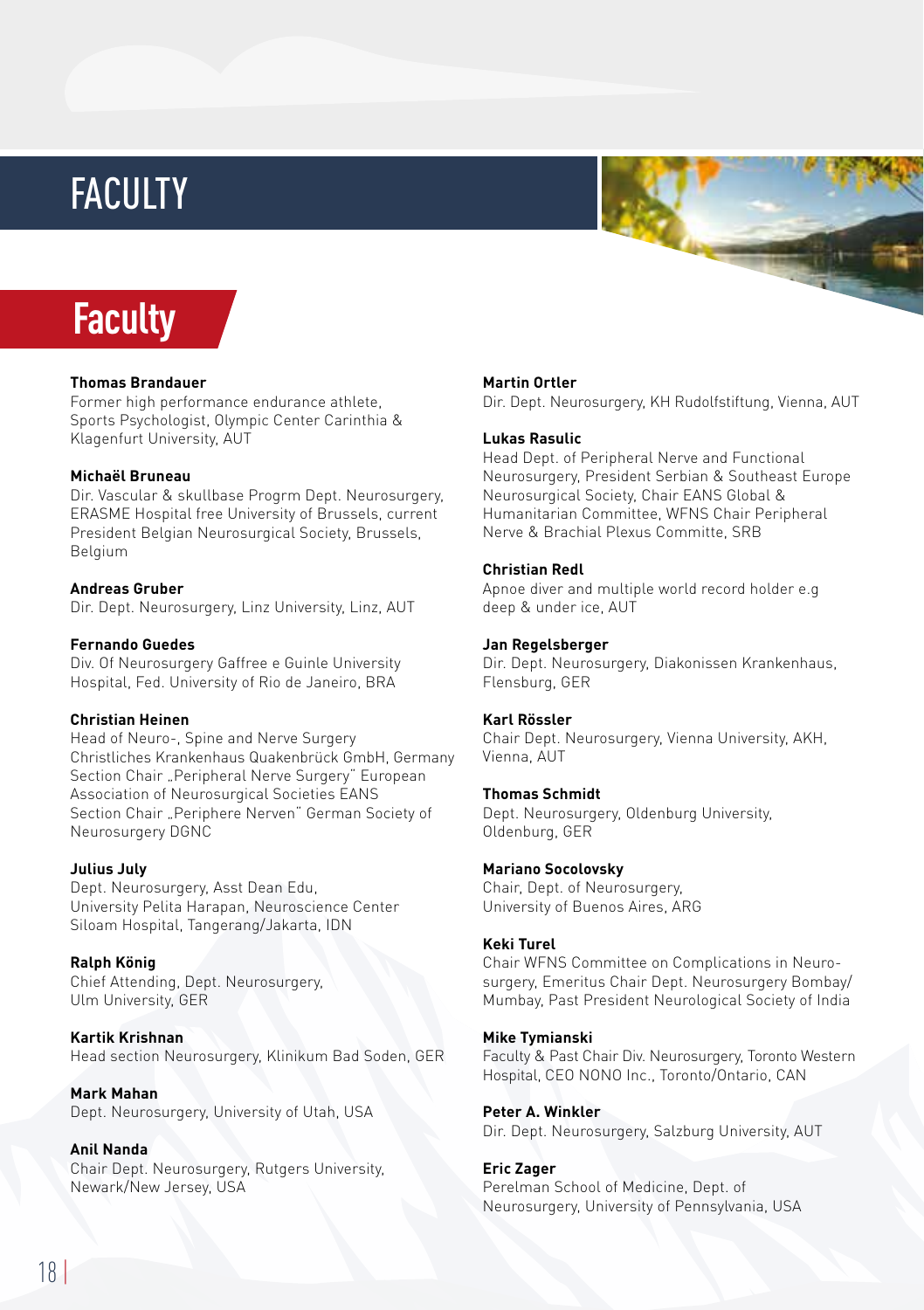Complication Management in Neurosurgery



# LOCAL TEAMS

#### **Thomas Kretschmer**

Dir. Dept. Neurosurgery & Neurorestauration, Klinikum Klagenfurt, Klagenfurt, AUT

#### **Hannes Rauter**

Dept. Neurosurgery & Neurorestauration, Klinikum Klagenfurt, Klagenfurt, AUT

**Alexandra Resch** Dept. Neurosurgery & Neurorestauration, Klinikum Klagenfurt, Klagenfurt, AUT

#### **Jakob Kraschl**

Dept. Neurosurgery & Neurorestauration, Klinikum Klagenfurt, Klagenfurt, AUT

#### **Roland Keimer**

Dept. Neurosurgery & Neurorestauration, Klinikum Klagenfurt, Klagenfurt AUT

### **Lukas Koller**

Dept. Neurosurgery & Neurorestauration, Klinikum Klagenfurt, Klagenfurt AUT

### **Magnus Meschede**

Dept. Neurosurgery & Neurorestauration, Klinikum Klagenfurt, Klagenfurt, AUT

### **Florin Cretu**

Dept. Neurosurgery & Neurorestauration, Klinikum Klagenfurt, Klagenfurt, AUT

### **David Soldo**

Dept. Neurosurgery & Neurorestauration, Klinikum Klagenfurt, Klagenfurt, AUT

### **Erika Joham**

Dept. Neurosurgery & Neurorestauration, Klinikum Klagenfurt, Klagenfurt, AUT

### **Rudolf Likar & Ursula Morianz-Kühnel**

Dir. & Cons, Dept. Anesthesiology, Intensive care & center for interdisciplinary pain management, Klinikum Klagenfurt, Klagenfurt, AUT

### **Klaus Hausegger & Luca de Paoli**

Dir. & Cons, Institute for Diagnostic & Interventional Radiology, Klinikum Klagenfurt, Klagenfurt, AUT

#### **Wolfgang Wandschneider & Klemen Klerin**

Dir. & Cons, Dept Cardiothoracic Surgery, Klinikum Klagenfurt, Klagenfurt, AUT

#### **Matthias Rab & Maximilian Neuwirth**

Dir & Cons, Dept. of Plastic, Aesthetic & Rec. surgery

#### **Martin Guggi**

Klagenfurt Flowing Arts (Fight Club session)